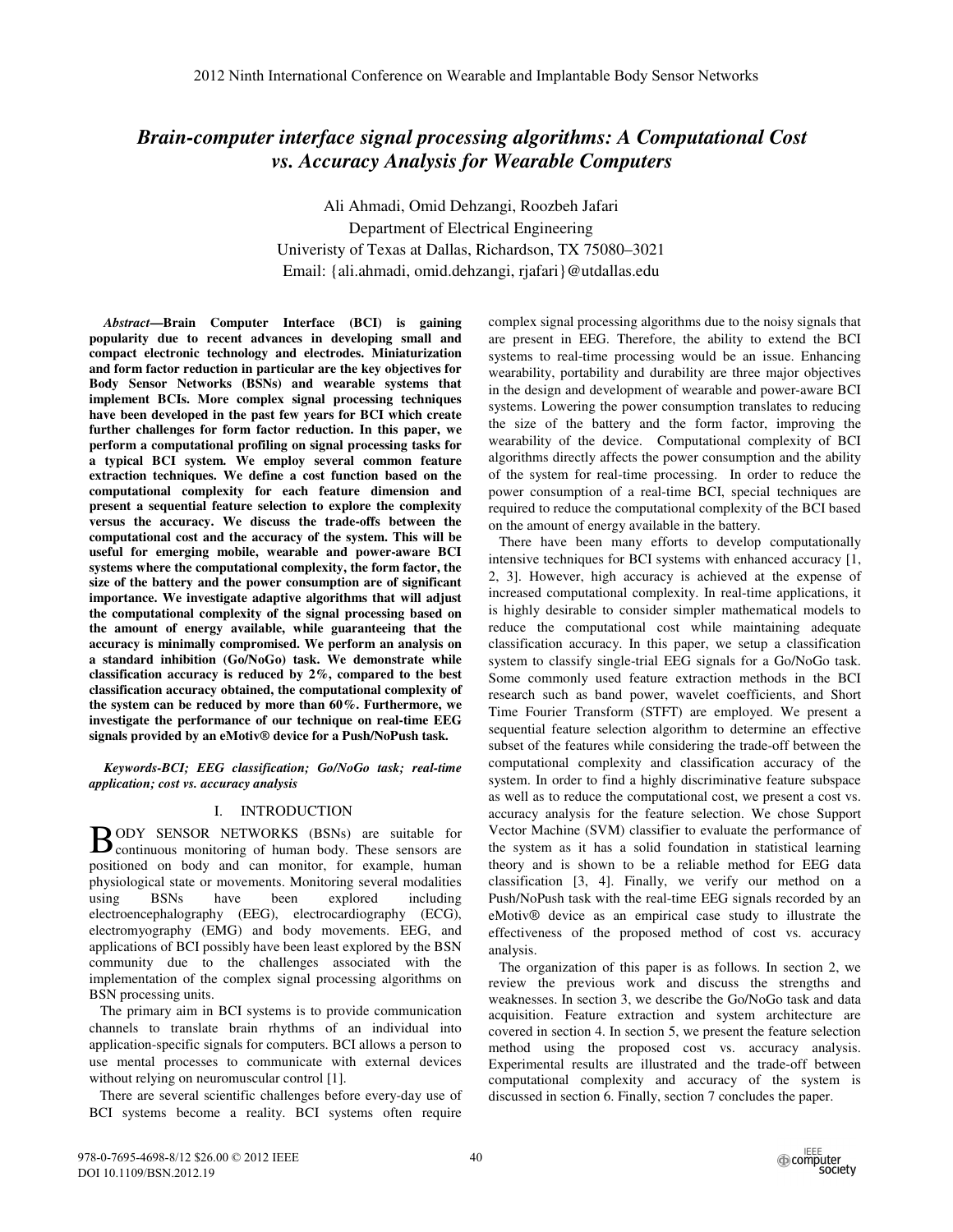## II. LITERATURE SURVEY

BCI has been gaining much attention as a solution to convert brain signals to usable control commands. BCI can use a variety of electrophysiological sources. However, most of the current BCI implementations rely on three main electrophysiological sources: motor imagery, steady-state visual evoked potential, and P300 potential. In this paper, we focus on P300, which can be observed in the EEG signals during the Go/NoGo task. We attempt to use algorithms with low computational cost for signal processing to justify power requirements in wearable systems. In the following, we provide an overview on the current state-of-theart signal processing techniques.

In [5], authors analyze changes in EEG power and synchrony between pairs of channels during the Go/NoGo task. They reported that these changes happen at different time windows and frequency bands for the Go and the NoGo trials. Authors in [6] presented statistical analyses that correspond to coherence in the Go/NoGo task for each condition. They calculated the time course of the coherence between the channels F3, F4, C3 and C4 using Fast Fourier Transform (FFT) and provided a comparison between the Go and the NoGo. Khan et al. [7] extracted spatial patterns from the EEG signals in gamma band using CSP method. They used radial basis function to classify four imagery movements.

Feature selection is an effective way to improve the classification performance. By selecting a representative subset of the features, not only performance might be improved but also the computational cost would decrease. Cabrera et al. [9] used an exhaustive search to select a subset of combined features. Their results showed the effectiveness of channel and feature selection for improving the discrimination capabilities. In [10], a genetic based feature selection approach was presented in which a subset of features was generated by applying wavelet to the EEG data, selected using Genetic Algorithm (GA). The authors reported a significant improvement by using a group of features selected by the GA. Francesco et al. [11] used Principal Component Analysis (PCA) to reduce the complexity of classification of cortical neural signals. The authors showed that the cost was reduced significantly by using a small subset of the features while the accuracy was slightly affected.

In order to facilitate the everyday use of BCI systems, the signal processing units must be light-weight, portable, low-power and real-time. Therefore, there has been much research interest in real-time implementation of BCI systems. In [12], a real-time wireless EEG-based BCI with four channel signal acquisition was presented for drowsiness monitoring. The proposed system acquires and analyzes the EEG signals in real-time and provide warning signals when needed. The authors in [13] introduced an embedded BCI system in which they designed and developed a real-time digital signal processing unit with a Bluetooth module to receive the EEG signals from sensors on a headband and process the EEG signals in near real-time.

Although real-time implementation of BCI algorithms has been investigated previously, generalizable techniques that incorporate the computational cost of signal processing with the accuracy requirements have not been proposed. In this work, we begin with features that have low computational cost such as band power, STFT and wavelet coefficients. We incorporated the computational cost in the feature selection algorithm to ensure the accuracy constraint is accommodated while the computational cost is reduced. The details of our approach are illustrated in the following sections.

## III. TASK DESCRIPTION AND DATA COLLECTION

In this study, we consider the Go/NoGo inhibition task to develop our BCI signal processing algorithms and evaluate cost vs. accuracy trade-off. The Go/NoGo task is a type of continuous performance neuropsychological test that has been designed to explore complex attention function such as response inhibition. This task requires a level of semantic abstraction to make a correct response. It includes Go item (image of a car) and NoGo item (image of a dog). In this task, an identical image is repeated; therefore the perceptual properties of the item stay identical. When the participant sees a Go object, he or she will have to press a button, and in case of NoGo, he or she will have to refrain from pressing the button. The EEG signals corresponding to this task resembles how well the individual can inhibit some cues and select others. Fig. 1 shows the stimulus for Go and NoGo objects.

 Continuous EEG signals were recorded from 64 silver/silverchloride electrodes mounted within an elastic cap (Neuroscan Quickcap) which are placed according to the International 10–20 electrode placement standard (Compumedics Inc.). The data was collected using a Neuroscan SynAmps2 amplifier and Scan 4.3.2 software sampled at 1 kHz with impedances typically below 10  $k\Omega$ . Blinks and eye movement were monitored via two electrodes, one mounted above the left eyebrow and one mounted below the left eye. The EEG data were segmented offline into 2s epochs spanning 500ms before to 1500ms after the presentation of the visual stimuli.



Figure 1. Sample of stimulus for Go/NoGo task*.*

### IV. SIGNAL PROCESSING

#### *A. System Architecture*

In this study, we present a lightweight classification method for single trial EEG. First, the baseline is removed, that is, the average of baseline segment (0-500ms) subtracted from all the samples of each trial. Then, the data were re-referenced to the average potential over the entire head. In the next step, we applied a band-pass filter  $(0.2 - 30$  Hz) to eliminate high frequency and very low frequency noise. Then, we used discrete time wavelet, STFT and wavelet packet tree to extract features. Feature selection block selects a subset of features based on the accuracy and the cost constraints. Selected features are applied to the classifier. Fig. 2 shows the signal processing flow of the system.

#### *B. Feature extraction*

## *Band Power*

 Analyzing frequency spectrum for different frequency bands is a commonly used method for single trial EEG classification [5, 14]. These sub-bands are called delta  $(\delta)$ , theta  $(\theta)$ , alpha  $(\alpha)$ , beta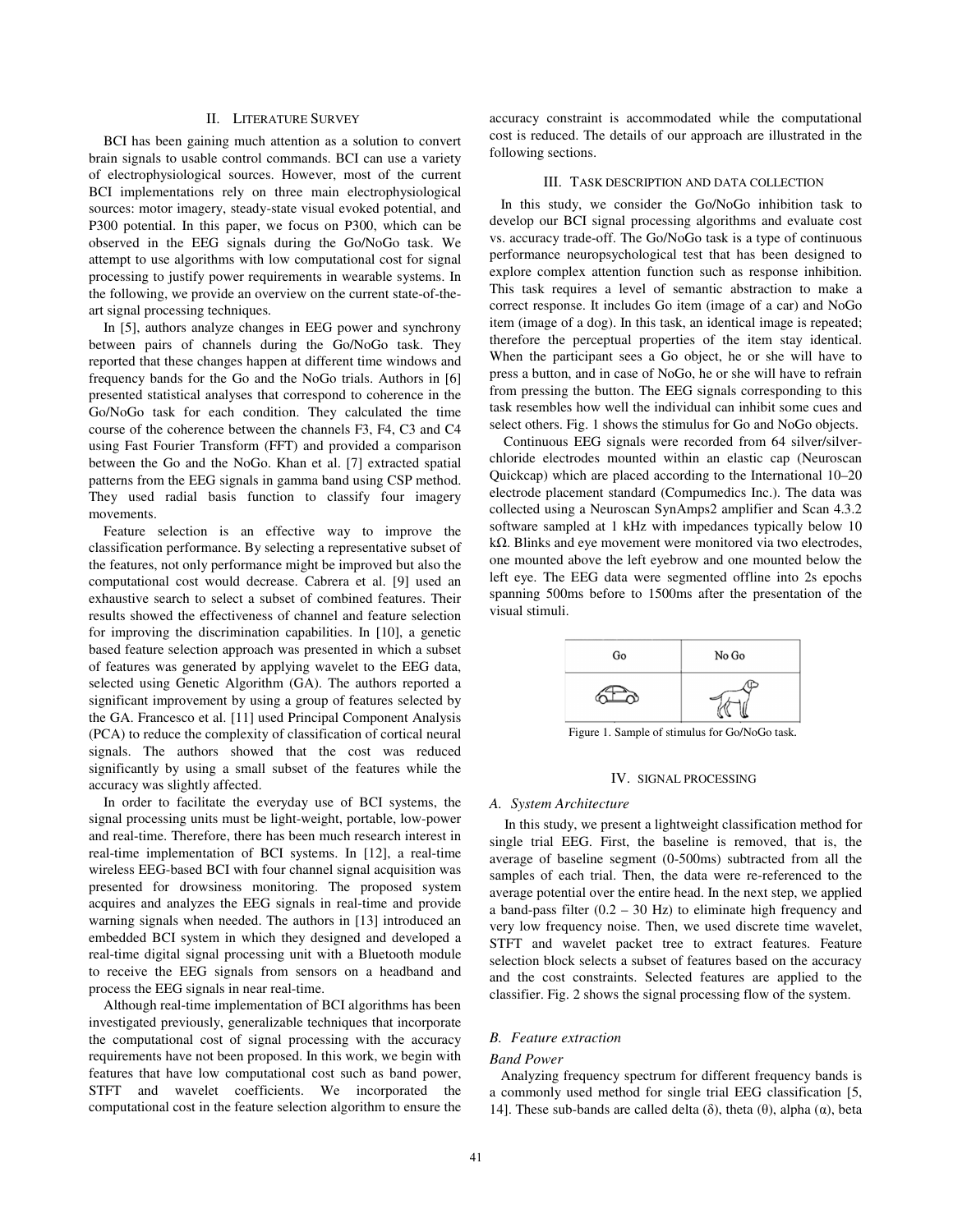

Figure 2. Signal Processing Architecture

 $(\beta)$  and gamma  $(\gamma)$  bands. There are no strict frequency ranges for these different bands. In this paper, ranges are selected as follows: delta  $(0.5-4)$ , theta  $(4-8)$ , alpha  $(8-13)$ , beta  $(13-25)$  and gamma  $(25-40).$ 

 Wavelet transformation is a time-scale analysis method and has the capacity of representing local characteristics of the signal in the time and frequency domains. As mentioned before, the sampling frequency used on the EEG data was 1 kHz. We used 7 level wavelet to decompose each trial to its corresponding signals in different frequency bands. After frequency decomposition, power of signal for each frequency band and the original signal was determined according to Eq. (1). Then, relative band powers are extracted by dividing band power values to the power of the original signal. Selection of a suitable mother wavelet for a given application depends on a number of factors, including the type of the signals, the computational requirements of the algorithm and the objectives for the signal processing [15]. Haar wavelet is a suitable choice for mother wavelet in real-time applications because of its low computational cost. In this work, we used Haar wavelet.

$$
P_d = \sum_{i=1}^n x_i^2 \tag{1}
$$

*STFT* 

 STFT is an extension of conventional Fourier analysis for nonstationary data. STFT performs FFT on consecutive segments or blocks of data that are assumed stationary, and is equivalent to a sliding window that analyzes the local frequency content of the signal. The STFT for signal  $x(\tau)$  windowed by a fixed-length function  $w(t - \tau)$  is defined by,

$$
STFT_x(t,f) = \int_{-\infty}^{\infty} x(\tau)w(t-\tau)e^{-j2\pi ft}\,d\tau\tag{2}
$$

the STFT power or energy,  $P_x(t, f)$  is defined by,

$$
P_x(t,f)_{STFT} = |STFT_x(t,f)|^2
$$
\n(3)

 In our analysis, we use 1s window and 90% overlap for STFT. The length of each trial is 2s spanning 500ms before to 1500ms after representation of the stimulus. Neuroscientists have shown that 300ms after the visual stimulus, the effect of cognitive task appears in the EEG signals [5, 16]. Therefore, we only used STFT windows that contain 500ms to 800ms (evidence of the visual stimulus to 300ms after) in each EEG trial. In each window, we extract four values which represent the power of the signal in the frequency bands  $\delta$ ,  $\theta$ ,  $\alpha$ , and  $\beta$ .

#### *Wavelet Coefficients*

In the discrete wavelet transform, the input signal is

decomposed into low and high frequency bands using low-pass and high-pass filter pairs followed by decimation. In wavelet packet transform, this decomposition is done towards lower frequency band. At each level, the input signal decimated by a factor of 2. In this work, each trial has 2000 samples and we applied a 7-level wavelet packet to decompose the signal in different frequency bands with compressed coefficients. Because of decimation at each level, we have a total number of 16 coefficients in the last level.

## *C. Classifier*

 In this work, we employ SVM classifier because of its advantages including good generalization properties, insensitivity to overtraining, and robustness to the curse-of dimensionality. The SVM approach, which is successfully used in many different applications, offers an effective classification strategy in separating the input feature vectors in which the input vector *X* is projected into a scalar value  $f(x)$  as,

$$
f(\mathbf{x}) = \sum_{i=1}^{N} a_i y_i K(\mathbf{x}_i, \mathbf{x}) + b \tag{4}
$$

where  $y_i = \{-1, 1\}$ , the vectors  $X_i$  are the support vectors, N is the number of support vectors,  $\alpha_i$  are adjustable weights, *b* is the bias term, and the function  $K(x_i, x) = \phi(x_i)^t \cdot \phi(x)$  is the kernel, where  $\phi(.)$  is a mapping from the input space to a high dimensional space which creates nonlinear decision boundaries.

## V. FEATURE SELECTION WITH COMPLEXITY ANALYSIS

#### *A. Measure of Complexity*

 Power consumption is an important challenge in wearable BCI systems. Computational complexity is a measure of power consumption. In order to consider the cost of features, we extracted the required cost for each individual feature in our feature set. There are different measures to extract the complexity of an algorithm. A widely used measure for complexity is the number of FLoating point Operations Per Second (FLOPS). This measure is a precise representative for required hardware resources. In Digital Signal Processing (DSP), the computational effort is mainly made on additions, subtractions, and multiplications. Since FLOPS is actually a measure for the number of additions, subtractions, and multiplications, it is sufficiently accurate to provide a fair comparison. In this paper, we use FLOPS as a measure for complexity of signal processing. We extracted features on 2s segment of data. In the following, we discuss the complexity of features in terms of FLOPS.

 In band power feature extraction, each level of the wavelet transform will take two convolution operations on the input signal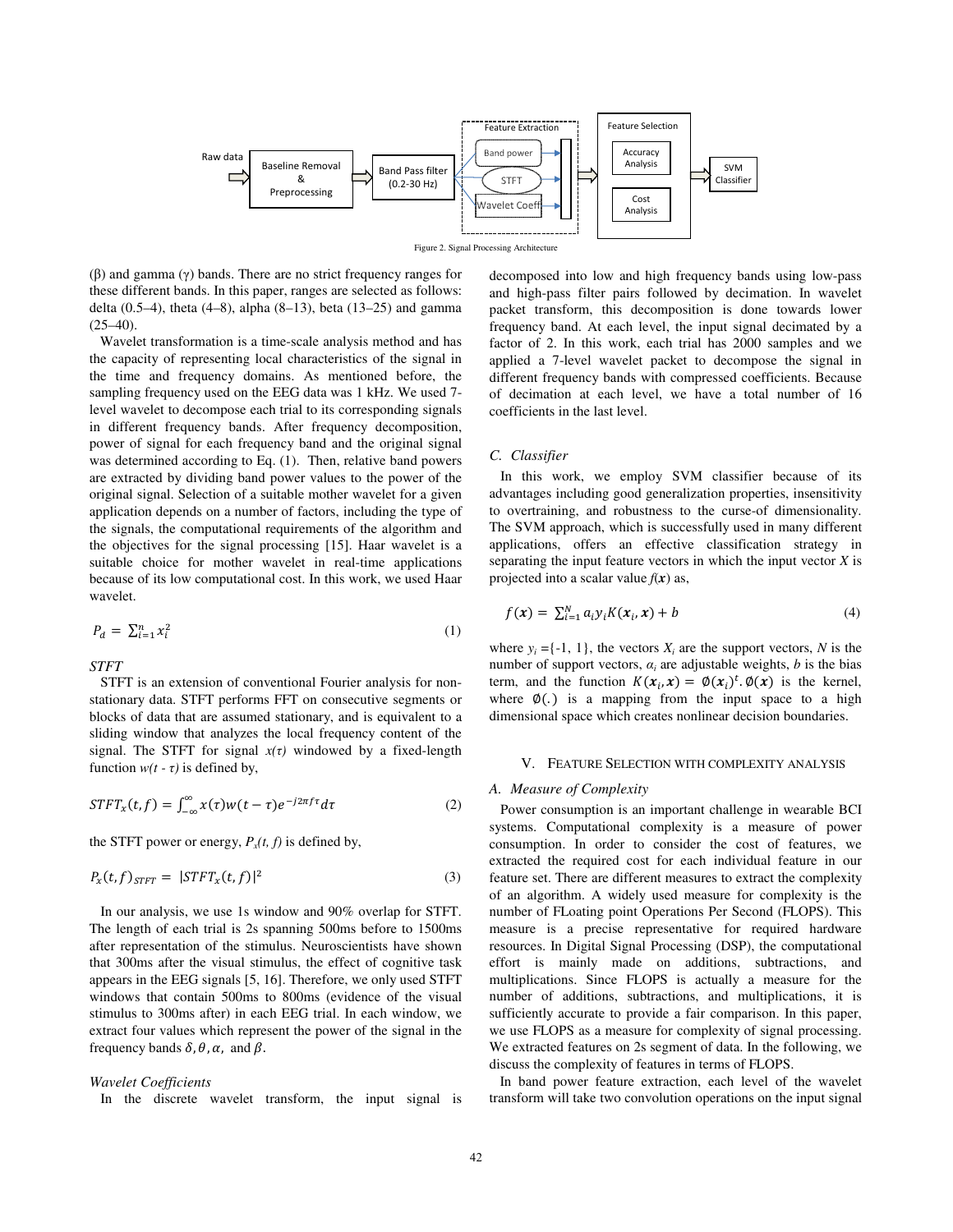with *n* samples and filter function of length *f*. We used a 2s window of the EEG data for band power features. Each convolution needs *fn/2* operations. Therefore, each wavelet level requires *fn* floating-point operations. Then, the number of operations for L level wavelet is *fnL*. Eq. (1) which computes the signal power needs *n* FLOPS. Features 1 to 4 in the feature vector are band power features.

 STFT features are extracted from 1s windows, *w,* with 90% overlapping. The computational complexity of the FFT is *O(nlogn)* where *n* is the length of the signal. Suppose  $n = 2^m$ , there is a total of  $m = log<sub>2</sub>n$  stages of computation, each requiring *3n/2* additions and multiplications. STFT for each individual window of length *n* needs  $3n/2$  logn operations.

 As described earlier, wavelet features are extracted by using wavelet packet tree. Assuming that the input signal has *n* samples and the filter has the length *f*, each convolution takes *fn/2* operations. The first wavelet level requires *fn* floating-point operations. In the next level, because of the decimation, *n/2* samples remain for processing. Therefore, the number of floatingpoint operations required for multi-level wavelet is:

Number of operations = 
$$
fn + \frac{fn}{2} + \frac{fn}{4} + \dots \le 2fn
$$
 (5)

 Table I demonstrate complexity measures for each category of features.

## *B. Cost vs. Accuracy Analysis*

 Feature selection is used to reduce the dimensionality of the feature set by selecting a subset of features. This not only reduces the computational cost, but improves the classification performance, especially when dealing with a small sample size. Feature selection has been a popular method in single trial EEG classification [9, 10]. However, improving the classification accuracy has been the main concern in previous feature selection methods.

 In Fig. 3(a), pseudo code of a simple greedy search algorithm for sequential forward selection is illustrated. Starting from an empty set  $Y_0$ , we sequentially add feature  $x_i^*$  that maximizes the objective function, *Accuracy*(.) (i.e. cross-validated classification accuracy) when combined with the features in  $Y_{i-1}$  that have currently been selected to form  $Y_i$ . Then, we search for the best subset,  $Y_w$  leading to the maximum accuracy. This feature selection strategy is effective to increase the classification accuracy; however, the low cost features are not of special interest.

TABLE I. COMPUTATIONAL COST IN TERMS OF FLOPS FOR EACH FEATURE IN THE FEATURE SET.

| Feature No. | <b>Feature Type</b>  | <b>Required FLOPS</b> |
|-------------|----------------------|-----------------------|
|             | Band power           | $(7fn + n)/2$         |
| 2           | Band power           | $(7fn + n)/2$         |
| 3           | Band power           | $(6fn + n)/2$         |
|             | Band power           | $(5fn + n)/2$         |
| $5-20$      | <b>Wavelet Coeff</b> | $-(2fn)/2$            |
| $21 - 24$   | STFT (500-1500)      | $(1.5*wlog2w)/2$      |
| $25 - 28$   | STFT (600-1600)      | $(1.5*wlog2w)/2$      |
| 29-32       | STFT (700-1700)      | $(1.5*wlog2w)/2$      |
| $33 - 36$   | STFT (800-1800)      | $(1.5*wlog2w)/2$      |

n: Number of sample points in each trial.

f: filter length in mother wavelet

w: STFT window

 In this work, we formulate a sequential feature selection algorithm based on the analysis of accuracy vs. computational cost. The objective of the proposed feature selection method is to take into account both accuracy and computational cost of the selected subset of the features. In this way, a candidate feature has to satisfy two objective functions: 1) the classification accuracy, *Accuracy*(.), and 2) The measure of complexity presented in the previous section, FLOPS(.), in a stepwise manner. The pseudo code shown in Fig. 3(b) summarizes the formulated stepwise feature selection in this paper. The algorithm receives a set of features  $\{x_i \mid i=1, ..., m\}$  and a desired threshold which is the maximum acceptable drop in accuracy compared to the best classification accuracy obtained, and returns  $Y_w$  as the subset of the features which is the best subset that satisfies the two objective functions. Starting from an empty set,  $Y_0$ , in the first step, we select the candidate features that meet the accuracy constraint (Accuracy is in the range defined by the threshold). As the second step, we select the feature  $x_i^*$  that minimizes the objective function, FLOPS(). We continue selecting features in the feature pool and pick the feature set resulting in the highest cross validated accuracy.

| <b>Input:</b> the set of extracted features, $\{x_i   i=1, , m\}$                                  |  |  |  |  |
|----------------------------------------------------------------------------------------------------|--|--|--|--|
| $Y_0 \leftarrow {\phi}$ // Start with the empty set                                                |  |  |  |  |
| <i>Subset Accuracy</i> $_0 \leftarrow {\phi}$ // initialize accuracy of the selected subsets       |  |  |  |  |
| <b>for</b> $i=1$ to $m \& x_i$ selected = 0 // where $x_i$ not marked                              |  |  |  |  |
| $x_i^* \leftarrow argmax$ {Accuracy $(Y_{i\cdot l} \cup x_i)$   i=1, ,m & $x_i$ selected = 0}      |  |  |  |  |
| // Select the next best feature which is not selected yet                                          |  |  |  |  |
| $x_i$ <sup>*</sup> . selected $\leftarrow$ 1 // Mark $x_i$ <sup>*</sup> as selected                |  |  |  |  |
| $Y_i \leftarrow \{Y_{i,1} \cup x_i^*\}\$ // form the i <sup>th</sup> feature subset by adding x, * |  |  |  |  |
| Subset Accuracy : $\leftarrow$ Accuracy (Y <sub>i</sub> ) // store the accuracy of Y <sub>i</sub>  |  |  |  |  |
| end for                                                                                            |  |  |  |  |
| $w \leftarrow argmax \{Subset Accuracy_i   i=1,,m\}$ // find index of the best subset              |  |  |  |  |
| return $Y_{w}$                                                                                     |  |  |  |  |

(a) Pseudo code for sequential feature selection

| <b>Input:</b> The set of extracted features, $\{x_i   i=1, , m\}$<br>The desired threshold on accuracy tolerance, thresh |
|--------------------------------------------------------------------------------------------------------------------------|
| $Y_0 \leftarrow {\phi}$ // Start with the empty set                                                                      |
|                                                                                                                          |
| Subset_Accuracy <sub>0</sub> $\leftarrow$ { $\Phi$ } // initialize accuracy of the selected subsets                      |
| <b>for</b> $i=1$ to $m \& x_i$ , selected = 0 // where $x_i$ is not selected                                             |
| Candidates $\leftarrow \{\Phi\}$                                                                                         |
| max Accuracy $\leftarrow$ max $\{Accuracy(Y_i, \cup x_i)   i=1, , m \& x_i \text{. selected } = 0 \}$                    |
| $k \leftarrow 0$                                                                                                         |
| <b>for</b> $i=1$ to <i>m</i> & $x_i$ selected = 0 <i>//</i> where $x_i$ not marked                                       |
| $k \leftarrow k+1$                                                                                                       |
| Candidates <sub>k</sub> $\leftarrow$ Accuracy $(Y_i, \bigcup \mathbf{x}_i) \geq max$ Accuracy thresh                     |
| end for // Select features that satisfy the Accuracy constraint                                                          |
| $x_i^* \leftarrow argmin \{FLOPS(Y_{i-1} \cup x_i)   x_i \in candidates\}$ // Select the<br>hest                         |
| feature that satisfies the computational cost constraint                                                                 |
| $x_i$ <sup>*</sup> . selected $\leftarrow$ 1 // Mark $x_i$ <sup>*</sup> as selected                                      |
| $Y_i \leftarrow \{Y_{i,1} \cup x_i \}$ // form the i <sup>th</sup> feature subset by adding x,                           |
| <i>Subset Accuracy</i> $\rightarrow$ <i>Accuracy</i> ( $Y_i$ ) // store the accuracy of $Y_i$                            |
| end for                                                                                                                  |
| $w \leftarrow argmax$ {Subset_Accuracy   i=1, ,m} // find index of the best subset                                       |
| return $Y_w$                                                                                                             |

(b) pseudo code for the proposed stepwise feature selection

Figure 3. pseudo codes of the feature selection strategy for (a) simple sequential forward selection, and (b) the proposed feature selection.

#### VI. EXPERIMENTAL RESULTS

## *A. Results*

 We conduct the experiments with the Go/NoGo task, as described in section III. 17 subjects are participated in this study. In [16], authors analyzed the influence of perceptual categorization on inhibitory processing by measuring N2-P3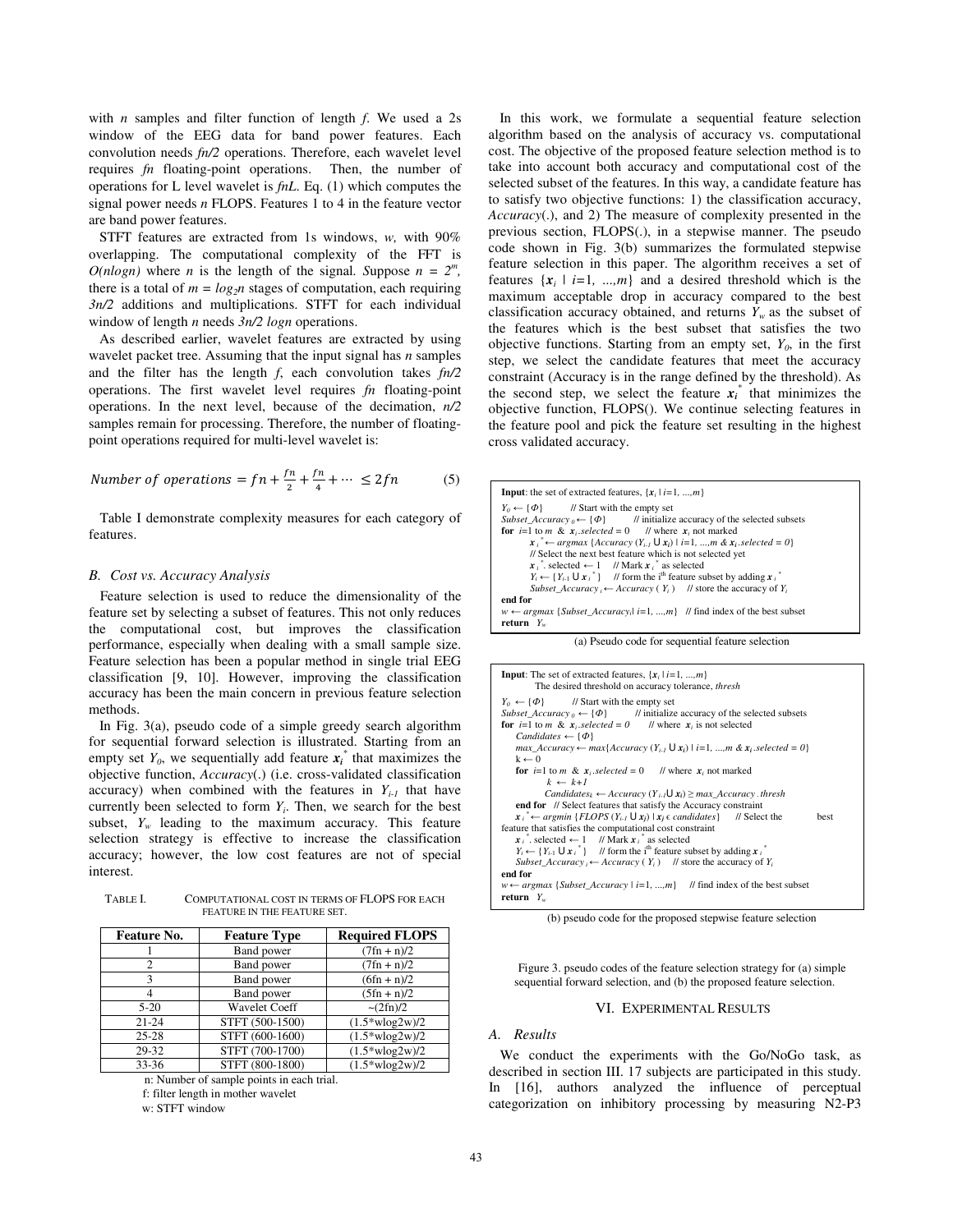response in the Go/NoGo task. They mentioned that N2 (a negative peak around 200ms following the visual stimulus) is found over fronto-central areas and P3 (a positive peak around 300ms following the visual stimuli) is a fronto-central component. They considered averaging across participants on frontal channels like Fz for N2 component and central electrodes such as FCz for P3 effect. They showed that these two channels are good candidates to observe the N2-P3 responses in the Go/NoGo task. Therefore, we consider the same channels in this study. We extract the band power, wavelet, and STFT features from the Fz and FCz channels as described in the feature extraction section. To evaluate the performance of the classification system, we use the ten-fold cross validation technique (10-CV) in which 0.9 of the whole training data is used in the training phase and the rest is used for testing. This partitioning is permuted 10 times and 10 full permutation is done and averaged to obtain the results. For the result comparison, a SVM classifier with an RBF kernel function is used. We use a grid search to optimize the two parameters  $(C \text{ and } \gamma)$  of the kernel for each validation set.

 Table II reports the classification results of the system on 17 subjects for the Go/NoGo task. The first three columns in Table II show the classification results of each single feature (i.e. band power, STFT and wavelet) applied to the EEG signal. The forth column shows the results of the best subset of features selected by the sequential feature selection algorithm. The values in the parentheses demonstrate the number of features that are selected. As reported in Table II, the sequential feature selection method considerably improves the classification accuracy of the system compared to each individual feature set. However, the computational cost of the system is not taken into consideration.

 Table III illustrates the results of the system with the cost vs. accuracy analysis incorporated in the feature selection algorithm with 0.5%, and 2% thresholds, respectively. For example, 0.5% threshold dictates that the final accuracy can be at most 0.5% below the best achievable accuracy. In Table III, columns two and three are the accuracy and computational cost for the standard forward selection method shown in Figure 3(a). The three columns in the middle of Table III are the accuracy, cost, and percentage cost reduction using the proposed feature selection method in Figure 3(b) for tolerating 0.5% drop of accuracy. The left three columns are results for 2% threshold. It is shown in the last column of Table III that the computational cost in terms of FLOPS decreases significantly by minimally compromising the accuracy. The reduction in FLOPS is more than 60% if we permit 2% drop in accuracy of the system which is a reasonable choice when a real-time system is desirable.

 One can observe in Table III that the proposed feature selection method is able to maintain good classification accuracy at a low computational cost. The thresholds that specify the margin of promising accuracy is a tunable parameter. With a smart choice of threshold, considerable reduction in computational cost is achieved.

#### *B. Disscusion*

 As we mentioned earlier, feature selection is a well-established concept in machine learning theory. Many standard algorithms are proposed to select the best subset of features in a way to solve the problem of dimensionality curse in order to improve the classification performance. Avoiding irrelevant and redundant features is another reason for applying the feature selection methods with the aim to keep only useful information for the subsequent classification task. Another advantage of using the feature selection methods is to decrease the size of feature vectors leading to reduction in the computational cost of the classifier.

 Fig. 4 shows the computational cost vs. accuracy curve for the Go/NoGo task. The horizontal axis is the computational cost for feature extraction. The tradeoff curve shows significant potential in the computational cost reduction by a slight compromise in the accuracy. This measure can be adjusted on-the-fly for mobile systems executing BCI algorithms, considering the amount of available energy. For example, in the case of using rechargeable batteries, when the system is low on energy and the user may not have access to recharging supply, the computational load and the power consumption may be decreased by a factor of three (from 30 KFLOPS to 10 KFLOPS – as shown in Fig. 4) at a minor compromise on the accuracy (less than 3%) prolonging the battery life.

TABLE II. CLASSIFICATION RESULTS ON DIFFERENT SUBJECTS

|                       | Accuracy $(\% )$     |             |         |                    |  |  |
|-----------------------|----------------------|-------------|---------|--------------------|--|--|
| <b>Subjects</b>       | <b>Band</b><br>Power | <b>STFT</b> | Wavelet | <b>Best subset</b> |  |  |
| Sub 1                 | 88.88                | 90.74       | 87.65   | 91.75 (14)         |  |  |
| Sub<br>$\overline{2}$ | 79.02                | 82.51       | 83.21   | 88.11 (14)         |  |  |
| Sub 3                 | 85.0                 | 89.37       | 90.0    | 93.17 (11)         |  |  |
| Sub<br>$\overline{4}$ | 78.0                 | 79.33       | 77.33   | 84.66 (13)         |  |  |
| Sub $5$               | 80.48                | 84.14       | 83.53   | 90.24(23)          |  |  |
| Sub<br>6              | 82.12                | 82.12       | 81.00   | 86.59 (18)         |  |  |
| Sub<br>7              | 80.55                | 84.06       | 80.76   | 86.81 (16)         |  |  |
| Sub<br>8              | 81.72                | 84.94       | 82.25   | 87.09 (16)         |  |  |
| Sub<br>9              | 82.01                | 83.59       | 81.48   | 83.59 (20)         |  |  |
| Sub<br>10             | 80.43                | 89.85       | 84.78   | 91.30 (17)         |  |  |
| 11<br>Sub             | 78.33                | 82.22       | 80.55   | 83.95 (10)         |  |  |
| 12<br>Sub             | 78.02                | 82.41       | 82.96   | 88.46 (11)         |  |  |
| 13<br>Sub             | 82.19                | 82.19       | 78.53   | 87.43 (14)         |  |  |
| 14<br>Sub             | 80.05                | 80.32       | 81.82   | 86.84 (20)         |  |  |
| 15<br>Sub             | 80.43                | 82.29       | 83.76   | 96.50 (19)         |  |  |
| Sub<br>16             | 81.58                | 82.27       | 79.37   | 85.46 (13)         |  |  |
| Sub<br>17             | 71.79                | 83.33       | 79.48   | 89.47 (21)         |  |  |
| Average               | 80.56                | 83.96       | 82.44   | 88.32              |  |  |

TABLE III. CLASSIFICATION RESULTS AND THEIR COSTS USING STEPWISE FEATURE SELECTION WITH THE THRESHOLD =  $0.5$  % AND THRESHOLD =  $2$  %

|                       |       | No cost analysis | Threshold = $0.5\%$ |              | Threshold = $2\%$ |       |              |                |
|-----------------------|-------|------------------|---------------------|--------------|-------------------|-------|--------------|----------------|
| Sub                   | Acc   | <b>FLOPS</b>     | Acc                 | <b>FLOPS</b> | Cost (%)<br>Red   | Acc   | <b>FLOPS</b> | Cost(%)<br>Red |
| Sub 1                 | 89.47 | 41,882           | 88.34               | 32,407       | 22.6              | 85.26 | 9,984        | 76.2           |
| $\overline{2}$<br>Sub | 85.46 | 24.407           | 85.46               | 7,474        | 69.4              | 85.46 | 7.474        | 69.4           |
| Sub 3                 | 91.75 | 26,933           | 91.67               | 24,933       | 74.3              | 91.35 | 17,459       | 35.2           |
| Sub 4                 | 88.11 | 26,933           | 88.11               | 9,459        | 64.9              | 88.11 | 9,459        | 64.9           |
| Sub 5                 | 93.17 | 22,933           | 93.12               | 16,933       | 26.2              | 90.62 | 14,949       | 34.8           |
| Sub $6$               | 84.76 | 24.407           | 84.56               | 16,933       | 30.6              | 84.56 | 16,933       | 30.6           |
| Sub 7                 | 90.24 | 34,407           | 89.54               | 16,933       | 50.8              | 89.22 | 16,933       | 50.8           |
| Sub 8                 | 86.59 | 36,407           | 85.87               | 28,933       | 20.5              | 85.21 | 16,933       | 53.5           |
| Sub<br>9              | 85.81 | 41,882           | 85.71               | 9.459        | 77.4              | 85.71 | 9.459        | 77.4           |
| $Sub$ 10              | 87.09 | 41,882           | 86.52               | 34,407       | 17.9              | 85.48 | 9,459        | 77.4           |
| $Sub$ 11              | 83.59 | 38,882           | 83.06               | 7.474        | 80.8              | 83.06 | 7.474        | 80.8           |
| 12<br>Sub             | 91.30 | 37,882           | 90.45               | 30,407       | 19.8              | 89.13 | 14.949       | 60.5           |
| Sub<br>13             | 83.95 | 22,933           | 83.88               | 16,933       | 26.2              | 83.33 | 16,933       | 26.2           |
| Sub<br>14             | 88.46 | 24,407           | 87.91               | 24,407       | $\mathbf{0}$      | 86.26 | 16,933       | 30.6           |
| Sub $15$              | 87.43 | 41,882           | 86.67               | 32,423       | 22.6              | 84.81 | 15,474       | 63.1           |
| Sub<br>16             | 86.84 | 41,882           | 86.38               | 9,459        | 77.4              | 83.55 | 1,984        | 95.3           |
| 17<br>Sub             | 96.50 | 41,882           | 94.80               | 31,882       | 23.9              | 93.70 | 16,933       | 59.6           |
| Avg                   | 88.27 | 33,637           | 87.77               | 20,639       | 38.7              | 86.75 | 12,925       | 61.6           |